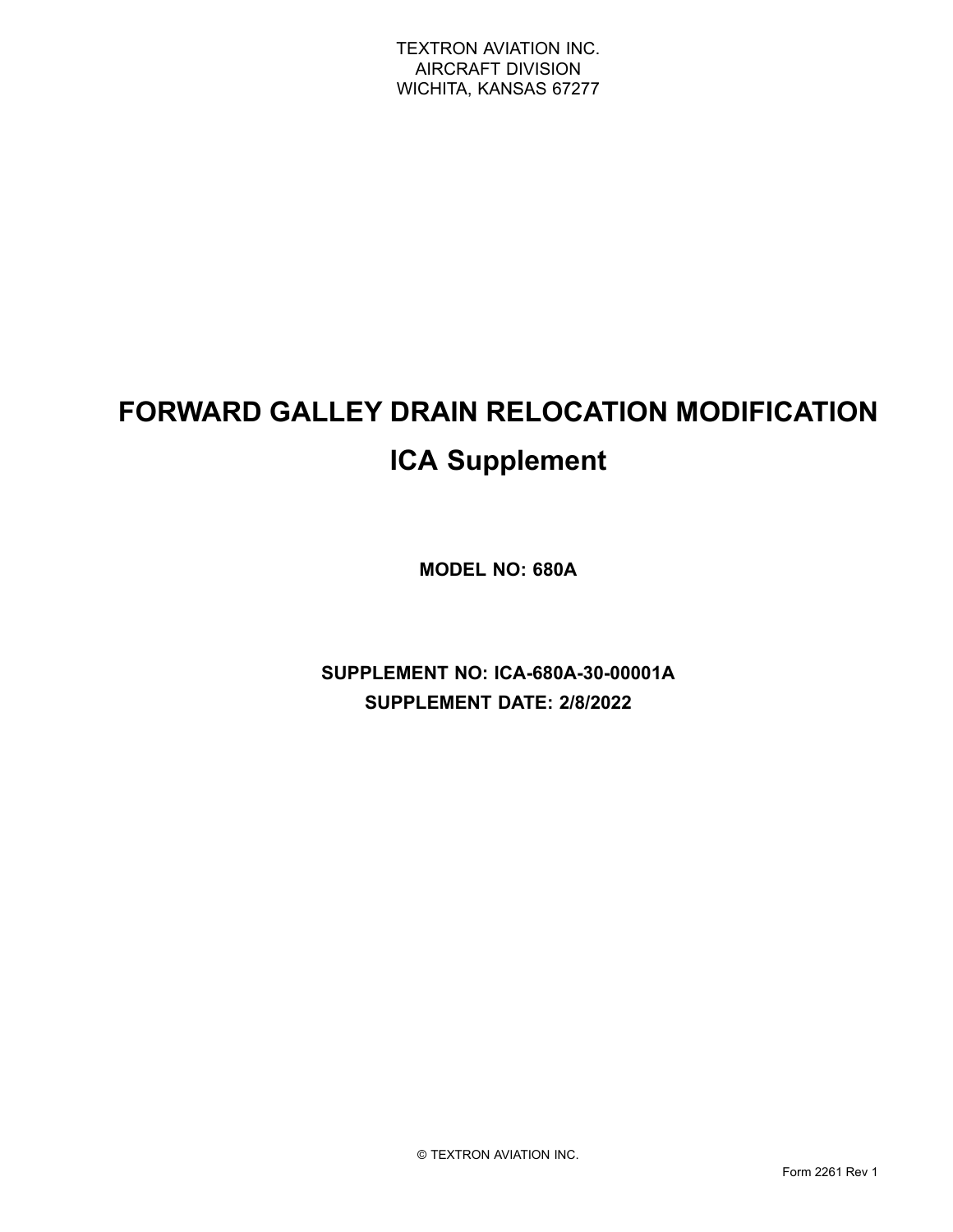#### **REVISIONS**

| ICA-680A-30-00001                                                                                                                  | Rev: A             | Date: Feb 8/2022 |
|------------------------------------------------------------------------------------------------------------------------------------|--------------------|------------------|
| <b>ICA Summary</b>                                                                                                                 | Pages 1-2          |                  |
| <b>Manuals Affected</b>                                                                                                            | <b>Description</b> | <b>Title</b>     |
| Maintenance Manual                                                                                                                 |                    |                  |
| This ICA supplement was incorporated in Revision 1 of the Model 680A Maintenance Manual rendering<br>this ICA Supplement Obsolete. |                    |                  |
| Appendix A: Illustrated Parts<br>Catalog                                                                                           | NOT USED           |                  |
| Appendix B: Wiring Diagram<br>Manual                                                                                               | <b>NOT USED</b>    |                  |

| ICA-680A-30-00001                                                                                                                                        | $Rev: -$                   | Date: Aug 7/2015                                                           |  |
|----------------------------------------------------------------------------------------------------------------------------------------------------------|----------------------------|----------------------------------------------------------------------------|--|
| <b>ICA Summary</b>                                                                                                                                       | Pages 1-6                  |                                                                            |  |
| <b>Manuals Affected</b>                                                                                                                                  | <b>Description</b>         | <b>Title</b>                                                               |  |
| <b>Maintenance Manual</b>                                                                                                                                | 06-50-00 pages<br>$1 - 6$  | AIRPLANE DRAIN LINE AND VENT LINE LOCATIONS<br>- DESCRIPTION AND OPERATION |  |
| Changes the location of the drain mast.<br>$\bullet$                                                                                                     |                            |                                                                            |  |
| <b>Maintenance Manual</b>                                                                                                                                | 24-00-05 pages<br>$1 - 35$ | ELECTRICAL GROUND LOCATIONS - DESCRIPTION<br><b>AND OPERATION</b>          |  |
| Adds a ground location for the forward galley drain.                                                                                                     |                            |                                                                            |  |
| <b>Maintenance Manual</b>                                                                                                                                | 30-70-00 pages<br>$1 - 2$  | HEATED DRAINS - DESCRIPTION AND OPERATION                                  |  |
| Changes the location of the drain mast.<br>$\bullet$                                                                                                     |                            |                                                                            |  |
| <b>Maintenance Manual</b>                                                                                                                                | 30-70-00 pages<br>601-602  | <b>HEATED DRAINS - INSPECTION/CHECK</b>                                    |  |
| Changes the circuit breaker name FWD DRAIN HEATER (HW2013).                                                                                              |                            |                                                                            |  |
| <b>Maintenance Manual</b>                                                                                                                                | 30-70-05 pages<br>401-412  | HEATED DRAIN ASSEMBLY - REMOVAL/<br><b>INSTALLATION</b>                    |  |
| Changes the location of the drain mast and adds the circuit breaker AFT DRAIN HEATER (HW2013).<br>$\bullet$<br>Adds the additional heated hose assembly. |                            |                                                                            |  |
| Maintenance Manual                                                                                                                                       | 38-30-00 pages<br>501-507  | EXTERNALLY SERVICEABLE FLUSH TOILET -<br>ADJUSTMENT/TEST                   |  |
| Changes the circuit breaker name AFT DRAIN HEATER (HW2015).<br>$\bullet$                                                                                 |                            |                                                                            |  |
| Appendix A: Illustrated Parts<br>Catalog                                                                                                                 | <b>NOT USED</b>            |                                                                            |  |
| Appendix B: Wiring Diagram<br>Manual                                                                                                                     | <b>NOT USED</b>            |                                                                            |  |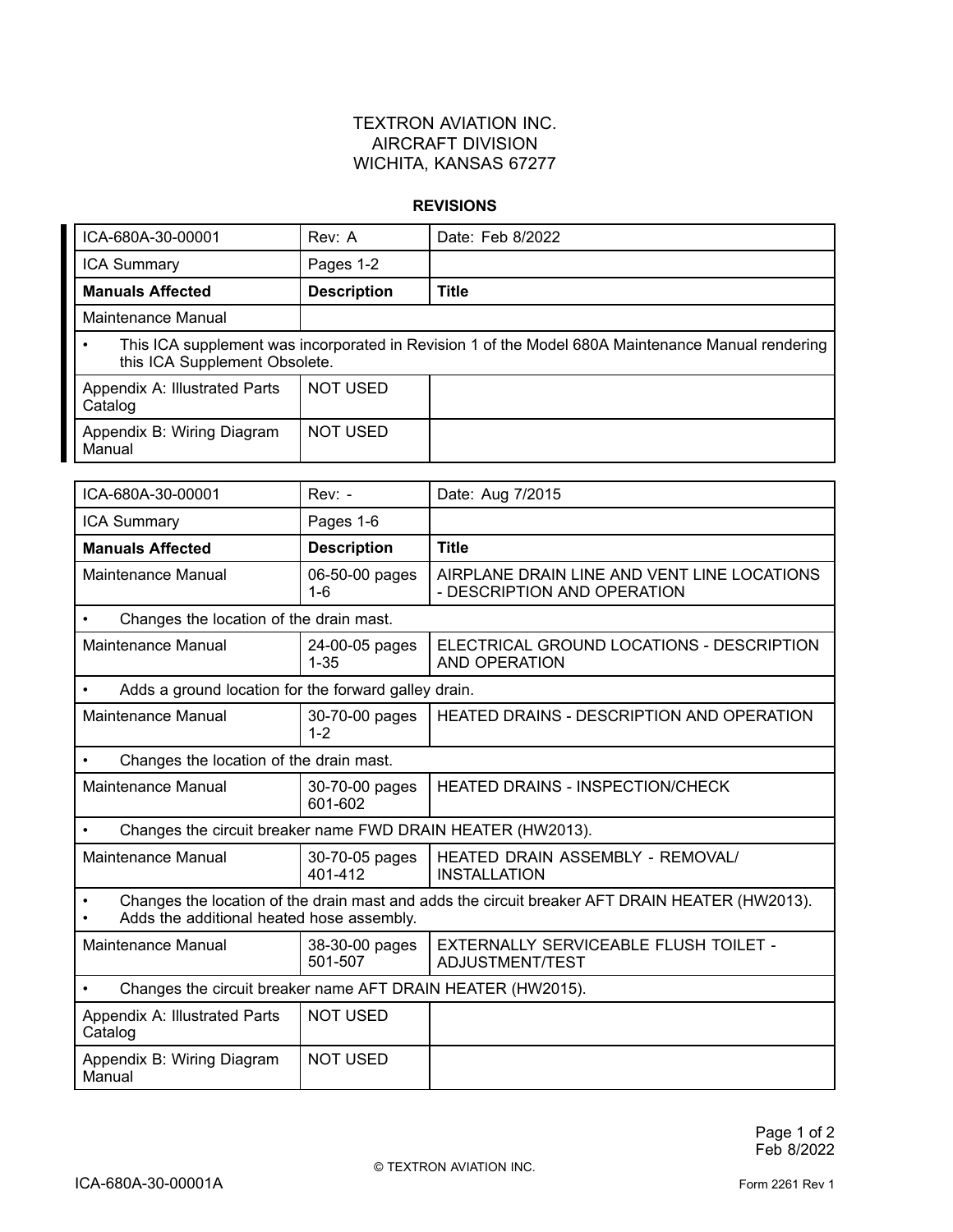#### **1. ICA Obsolescence**

A. This publication and its contents have been incorporated into the applicable manuals in the revisions noted above. Refer to the most current revision of the manuals listed above for the most up to date Instructions for Continued Airworthiness.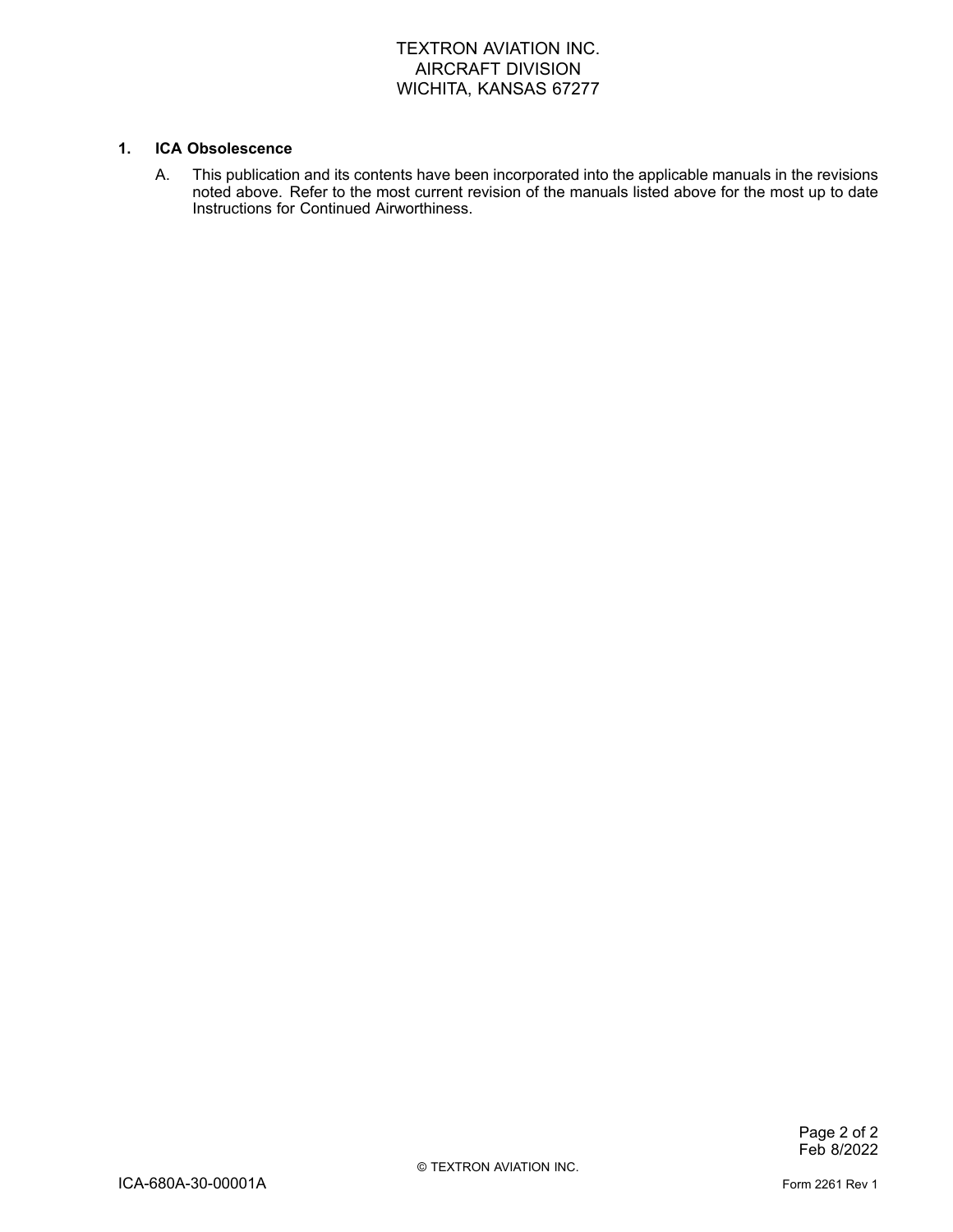### **SUPPLEMENT NO: ICA-680A-30-00001A APPENDIX A: ILLUSTRATED PARTS CATALOG**

# **NOT APPLICABLE**